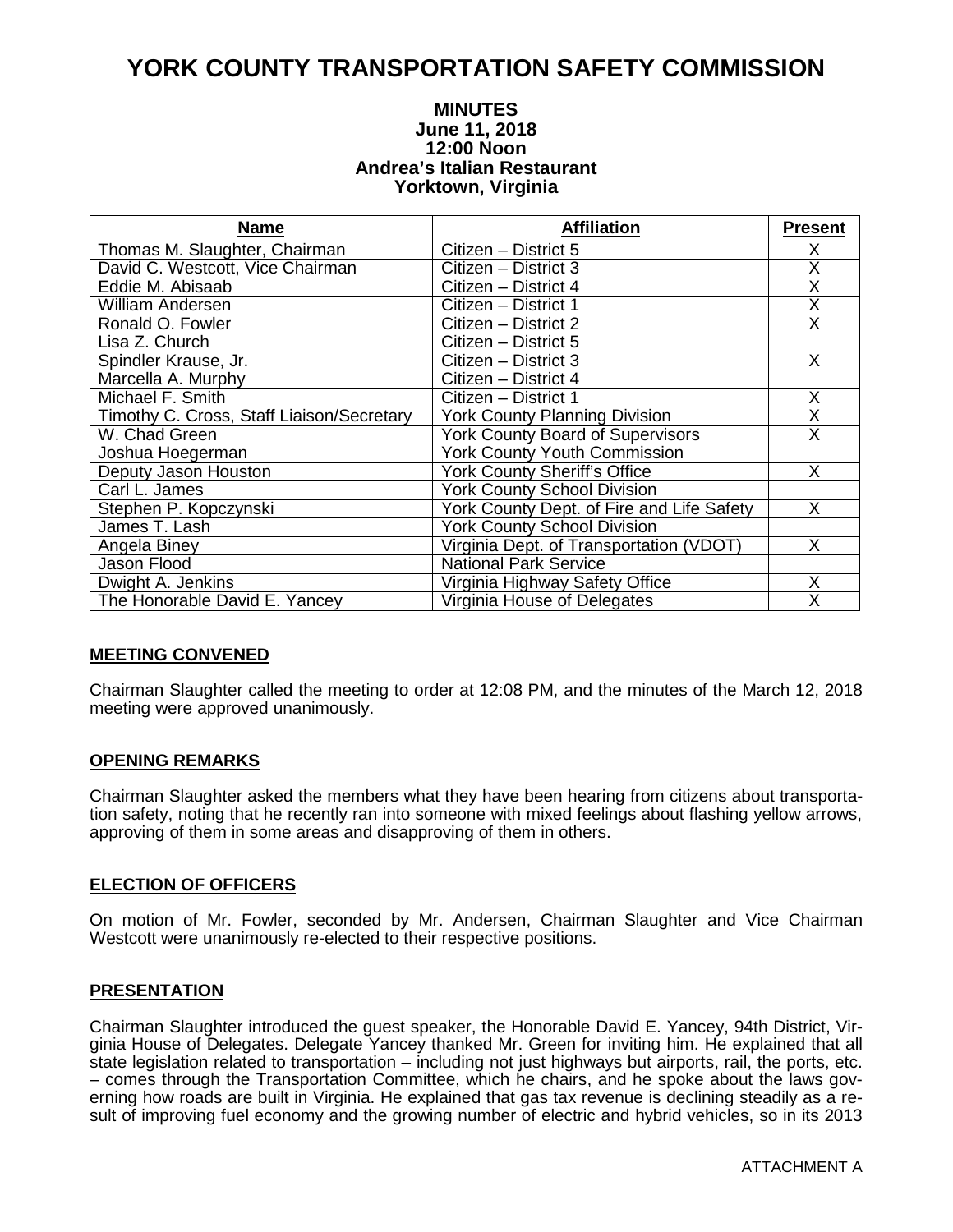York County Transportation Safety Commission June 11, 2018 Page 2

session, the General Assembly adopted House Bill 2313, which replaced the per gallon motor fuel tax with a percentage-based tax on gas and diesel fuel while increasing the general sales tax and designating the increased revenue for transportation. There are additional taxes and fees, he noted in Northern Virginia and Hampton Roads, where traffic congestion is especially bad. He explained that the criteria for allocating these transportation revenues are established by the VDOT SMART SCALE program, by which transportation projects are evaluated and ranked on the basis of congestion, safety, and other factors.

Delegate Yancey explained that the Hampton Roads Transportation Planning Organization (HRTPO) is the regional body responsible for identifying which projects are best for the region, while the Hampton Roads Transportation Accountability Commission decides how major projects will be funded. As an example he cited the I-64 widening on the Peninsula, which is currently underway. He explained that additional revenues were needed for the project but the usual sources were not sufficient. As a result of HB 2313, he stated, the region had a pool of funds to be spent in this region, and the HRTPO agreed that the region's top priority is I-64 on the Peninsula. He noted that this regionally funded I-64 widening, which will provide three travel lanes in both directions all the way to the Lightfoot interchange when complete, is on time and on budget. He added that I-64 is also being widened in the Richmond region, while there is a segment that is not currently planned for widening in New Kent County – which is not part of a metropolitan planning area – but will likely score well in SMART SCALE.

Delegate Yancey also spoke about the \$3.5 to \$4.5 billion plan to widen the Hampton Roads Bridge-Tunnel, which will add two to four new lanes and is targeted for completion in 2024. He mentioned other major transportation projects in the region, including the High-Rise Bridge, Bowers Hill, and the I-64 interchange at Fort Eustis Boulevard. In addition, he stated that in the future the Commonwealth will likely be relying more on public-private partnerships, and he also spoke about the importance of freight rail and the ports.

Chairman Slaughter thanked Delegate Yancey for his presentation, and the Commission recognized him with a round of applause.

# **OLD BUSINESS**

There was no old business.

#### **NEW BUSINESS**

#### Citizen Survey Follow-Up: Investigation of Identified Safety Concerns

Mr. Krause commented that some of the online survey responses from the citizens seem to parallel some of the Commission's concerns, and he made reference to the speed limit on Goodwin Neck Road. Chairman Slaughter stated that he has asked members of the relevant committees to look into the issues raised by the citizens, and he added that a summary of his own review and comments regarding some of those issues was included with the meeting agenda package and he briefly spoke on each, as summarized below:

• He spoke about the need for improvements to Victory Boulevard, and he noted that a widening project is included in the Long-Range Transportation Plan for Hampton Roads but would not take place for many years. Mr. Cross added that the County successfully applied for funding to add a third eastbound lane between Route 17 and Route 134 and had twice applied, unsuccessfully, for funding to widen the road from Route 134 all the way to Wythe Creek Road in Poquoson. He stated that in lieu of a full widening project, the County is now working with the City of Poquoson on an application to address congestion with a series of turn lane and other improvements to the various intersections along the corridor.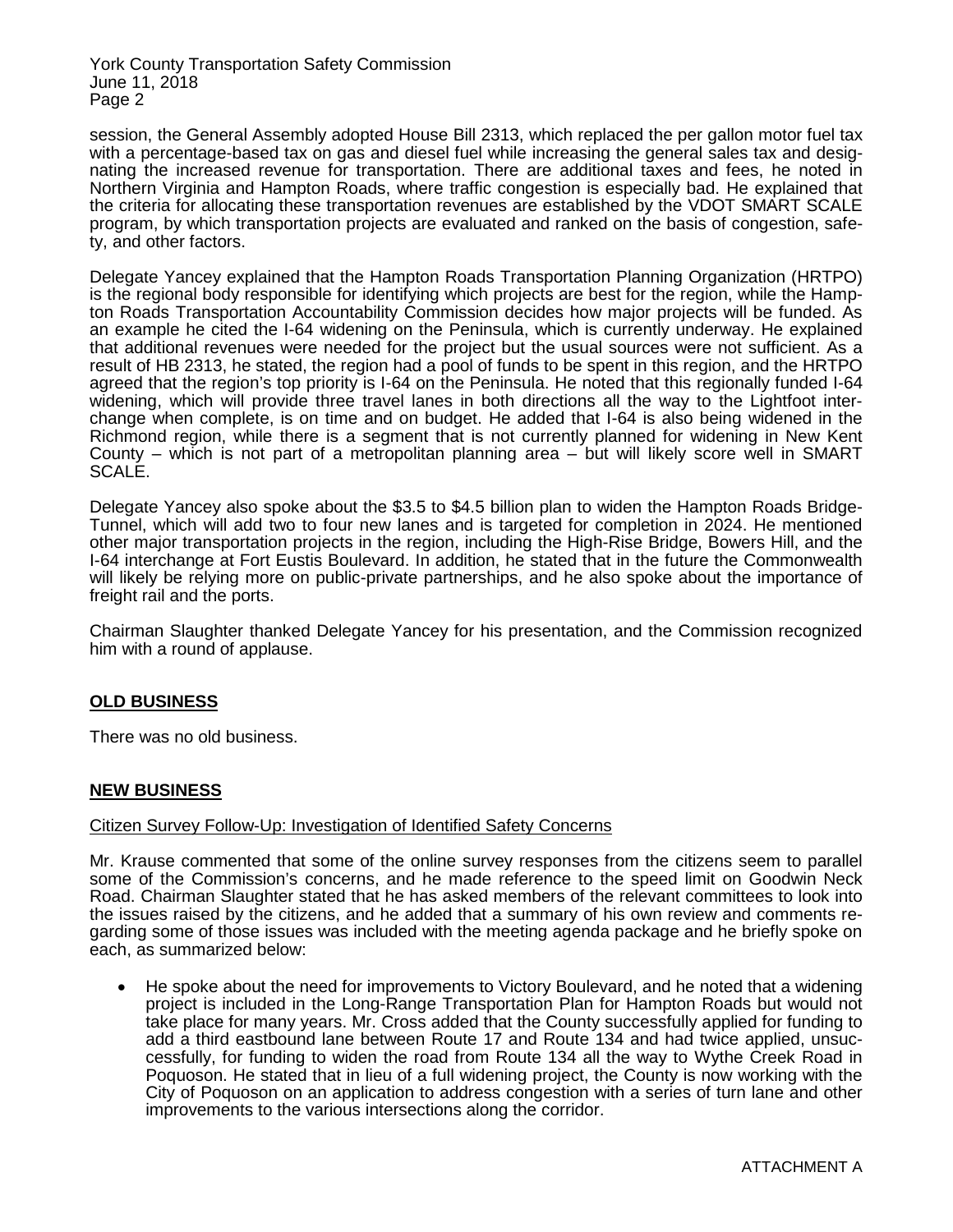York County Transportation Safety Commission June 11, 2018 Page 3

- Chairman Slaughter spoke about flashing yellow arrows, which seem to be appropriate at some intersections but not at others, and he suggested that a follow-up report from VDOT would be appropriate. Ms. Biney commented that typically with crash studies, a three-year period is used. Chief Kopczynski added that he had received a complaint from a citizen about a particular flashing yellow arrow location.
- Chairman Slaughter noted that several concerns were expressed about inadequate sight distance in various locations. He stated that he visited some of these locations and felt that tree removal would be appropriate in some cases, although it would be helpful to know the crash history to determine if problems exist. Mr. Krause mentioned the intersection of Back Creek Road and Fox Lane as another example. Chairman Slaughter asked Ms. Biney if people should contact VDOT when they see a tree branching leaning over the right-of-way. She responded that they should.
- Chairman Slaughter noted that some concerns were expressed about the intersection of Route 134, Yorktown Road, and Theatre Road, which is ranked ninth on the list of high-crash intersections for 2014-16. Mr. Cross noted that as a condition of the rezoning of the Smith Farm property on Yorktown Road in November 2017, the developer proffered to install a second left turn lane from Yorktown Road onto southbound Hampton Highway, which should help. Chairman Slaughter also offered his observations and recommendations on other intersections, including Waterview Road and Hornsbyville Road, Route 17 and Wolf Trap Road, and Dare Road and Lakeside Drive.
- Lastly, Chairman Slaughter noted that there were many citizen comments regarding the need for pedestrian accommodations in various locations, including Route 134 and Route 17. Mr. Cross responded that the County had successfully applied for funding through the VDOT Revenue Sharing Program for several sidewalk projects, including one on Route 134 linking several residential subdivisions with the Tabb Library and the YMCA and another on the east side of Route 17 between Ft. Eustis Boulevard and the Yorktown Library.

Chairman Slaughter commented that committees will be reporting on these and other issues in the future. Mr. Fowler asked Delegate Yancey if boating falls within the jurisdiction of the House Transportation Committee. Delegate Yancey responded that it does in some cases and not in others, depending on the specific issue.

# **REPORTS**

#### Virginia Department of Transportation (VDOT)

Ms. Biney reported that a Citizen Information Meeting on Segment III of the I-64 widening would be held June 27 at Bruton High School. She also noted that the VDOT Pedestrian and Bicycle Advisory Committee (PABAC) for Hampton Roads and the HRTPO's Active Transportation Subcommittee would be meeting on July 27.

#### Virginia Highway Safety Office (VAHSO)

Mr. Jenkins reported that the Virginia Highway Safety Summit was held in May in Virginia Beach and was well attended. He stated that "Click it or Ticket" enforcement was completed on June 3 and that the "Drive Sober or Get Pulled Over" campaign will take place before the Labor Day holiday. In addition, he reported that so far this year there have been four fewer traffic fatalities in Virginia than in the same period last year but the number of pedestrian fatalities has increased by three.

#### Bicycle and Pedestrian Safety Committee

Mr. Krause had nothing to report.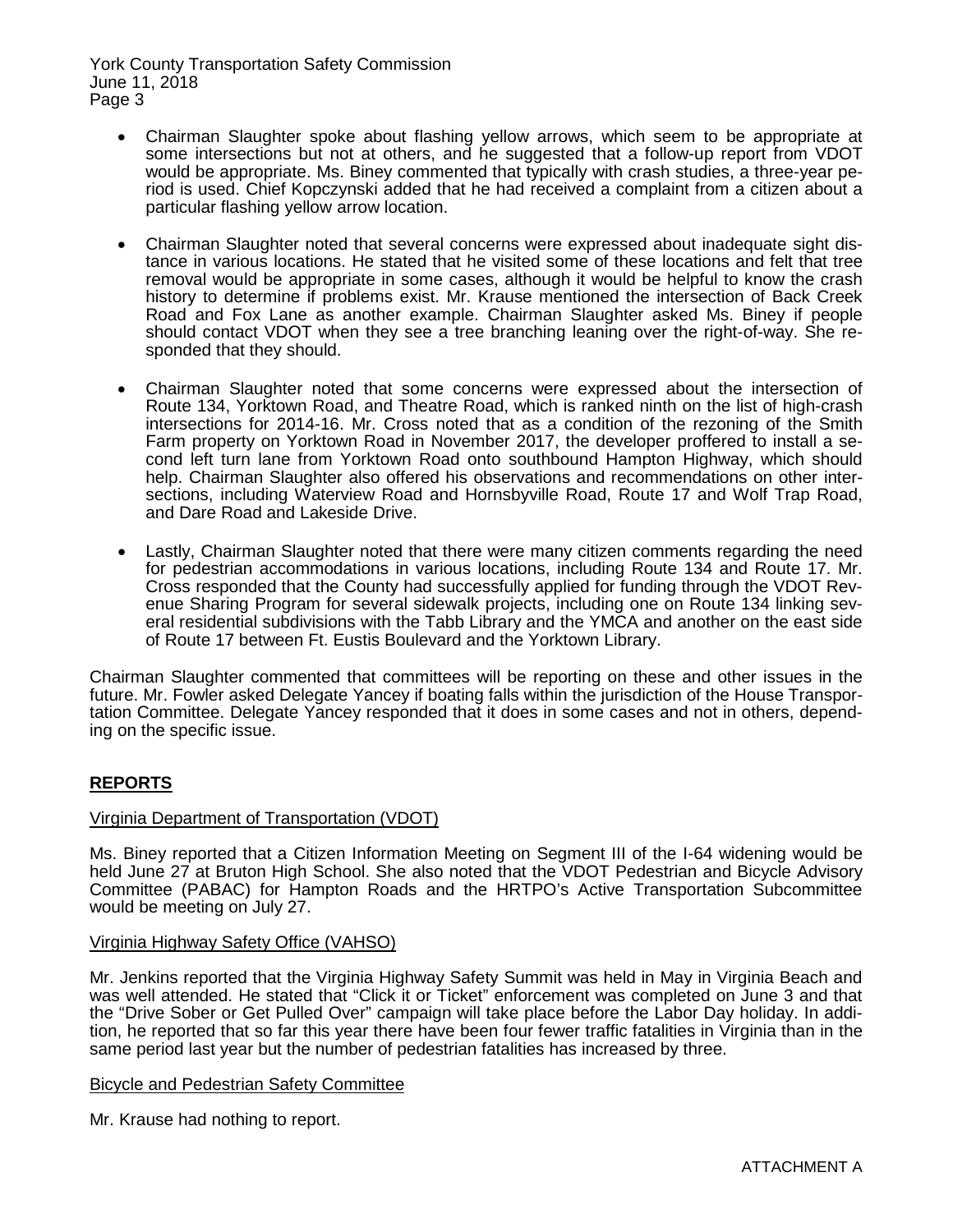York County Transportation Safety Commission June 11, 2018 Page 4

Legislative Policy and Publicity Committee

Mr. Westcott stated that he had nothing new to report, and he thanked Delegate Yancey, stating that he hopes to work with him in the future on some of York County's legislative policy issues.

Motor Vehicle Safety Committee

Mr. Fowler had nothing to report.

### **ADJOURNMENT**

There being no further business to discuss, the meeting was adjourned at 1:50 p.m.

\_\_\_\_\_\_\_\_\_\_\_\_\_\_\_\_\_\_\_\_ Timothy C. Cross Staff Liaison/Secretary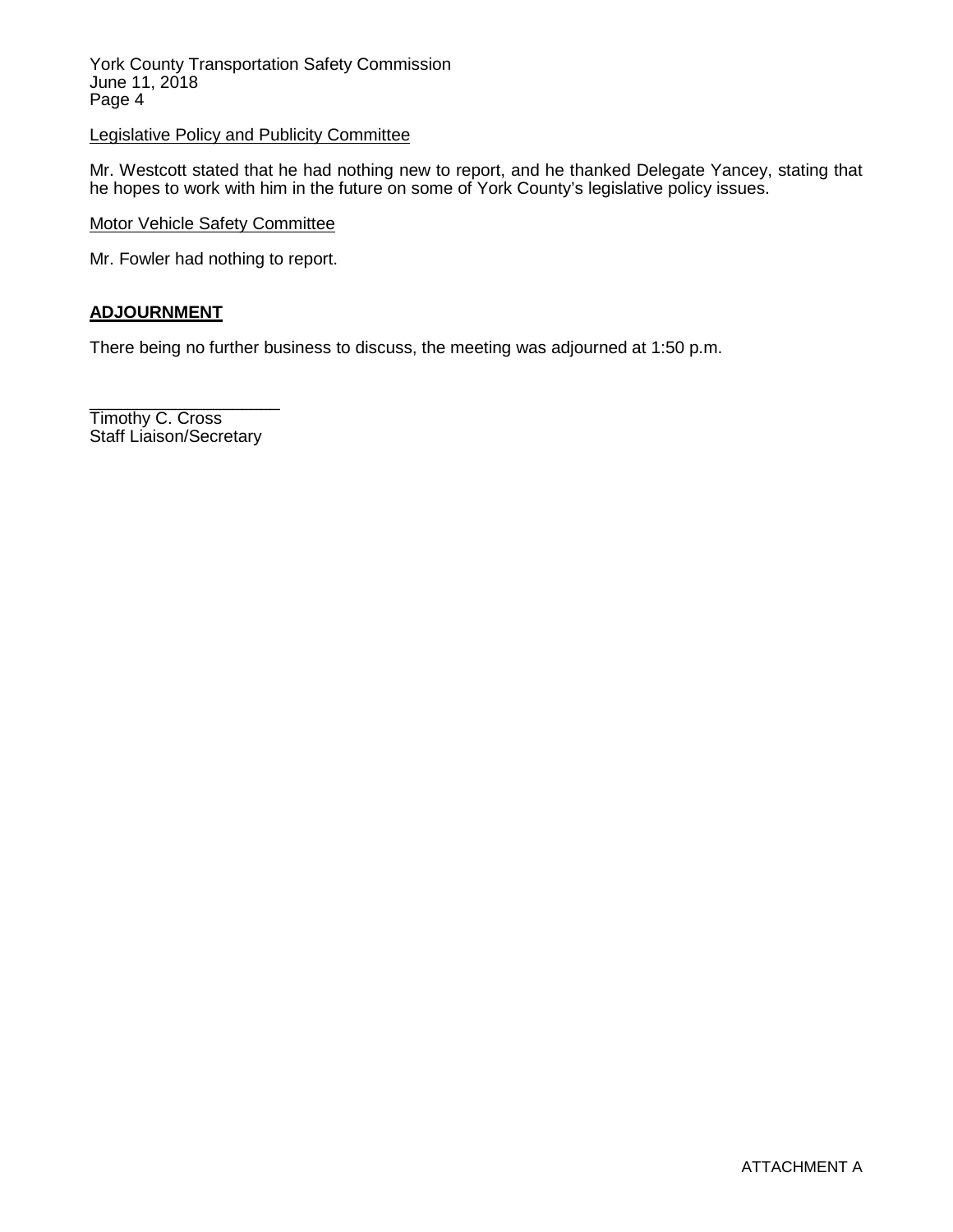# **YORK COUNTY TRANSPORTATION SAFETY COMMISSION**

#### **MINUTES September 10, 2018 12:00 Noon Andrea's Italian Restaurant Yorktown, Virginia**

| <b>Name</b>                               | <b>Affiliation</b>                        | <b>Present</b> |
|-------------------------------------------|-------------------------------------------|----------------|
| Thomas M. Slaughter, Chairman             | Citizen - District 5                      |                |
| David C. Westcott, Vice Chairman          | Citizen - District 3                      | X              |
| Eddie M. Abisaab                          | Citizen - District 4                      |                |
| <b>William Andersen</b>                   | Citizen - District 1                      | X              |
| Ronald O. Fowler                          | Citizen - District 2                      | Χ              |
| Lisa Z. Church                            | Citizen - District 5                      |                |
| Spindler Krause, Jr.                      | Citizen - District 3                      |                |
| Michael F. Smith                          | Citizen - District 1                      |                |
| Timothy C. Cross, Staff Liaison/Secretary | <b>York County Planning Division</b>      | Χ              |
| Sheriff J. D. "Danny" Diggs               | <b>York County Sheriff's Office</b>       | х              |
| W. Chad Green                             | <b>York County Board of Supervisors</b>   |                |
| Carl L. James                             | <b>York County School Division</b>        |                |
| Stephen P. Kopczynski                     | York County Dept. of Fire and Life Safety |                |
| James T. Lash                             | <b>York County School Division</b>        |                |
| Angela Biney                              | Virginia Dept. of Transportation (VDOT)   |                |
| Jason Flood                               | <b>National Park Service</b>              |                |
| Dwight A. Jenkins                         | Virginia Highway Safety Office            | x              |

#### **MEETING CONVENED**

Chairman Slaughter called the meeting to order at 12:17 PM. No formal actions were taken because of the absence of a quorum.

#### **OPENING REMARKS**

Chairman Slaughter announced that Marcy Murphy has resigned from the Commission and that Josh Hoegerman, the Youth Commission liaison, has graduated and gone off to college. In addition, he stated that Mr. Smith volunteered to serve on either the Motor Vehicle Safety Committee or the Legislative Policy and Publicity Committee and would be assigned to the latter committee.

Chairman Slaughter commented that in his travels he has seen many variable message signs along the highway with safety messages and he wondered about the possibility of working with VDOT to do this in York County. He also asked about other possible ways to promote traffic safety, such as popup messages on the County's web site. Mr. Cross said he did not know if the web site has this functionality but that he would look into it. Mr. Jenkins commented that the Virginia Highway Safety Office (VAHSO) works with faith-based organizations to post safety-related messages on marquee signs at places of worship.

Chairman Slaughter asked the members if there are any particular comments on the Commission's recent online survey that they think the Commission needs to follow up on. Mr. Andersen stated that a lot of the comments were in reference to various roads and intersections, many of which have been previously studied. Mr. Fowler asked about posting the safety reviews on the County's web site so people can see if an issue or concern has already been studied. Mr. Cross stated that it can be done, though he questioned how many people would be likely to look for this information on the web site. He stated that citizens periodically contact that County to report a safety problem, and if it is one that the Commission has already reviewed, he provides them with the information and a copy of the report.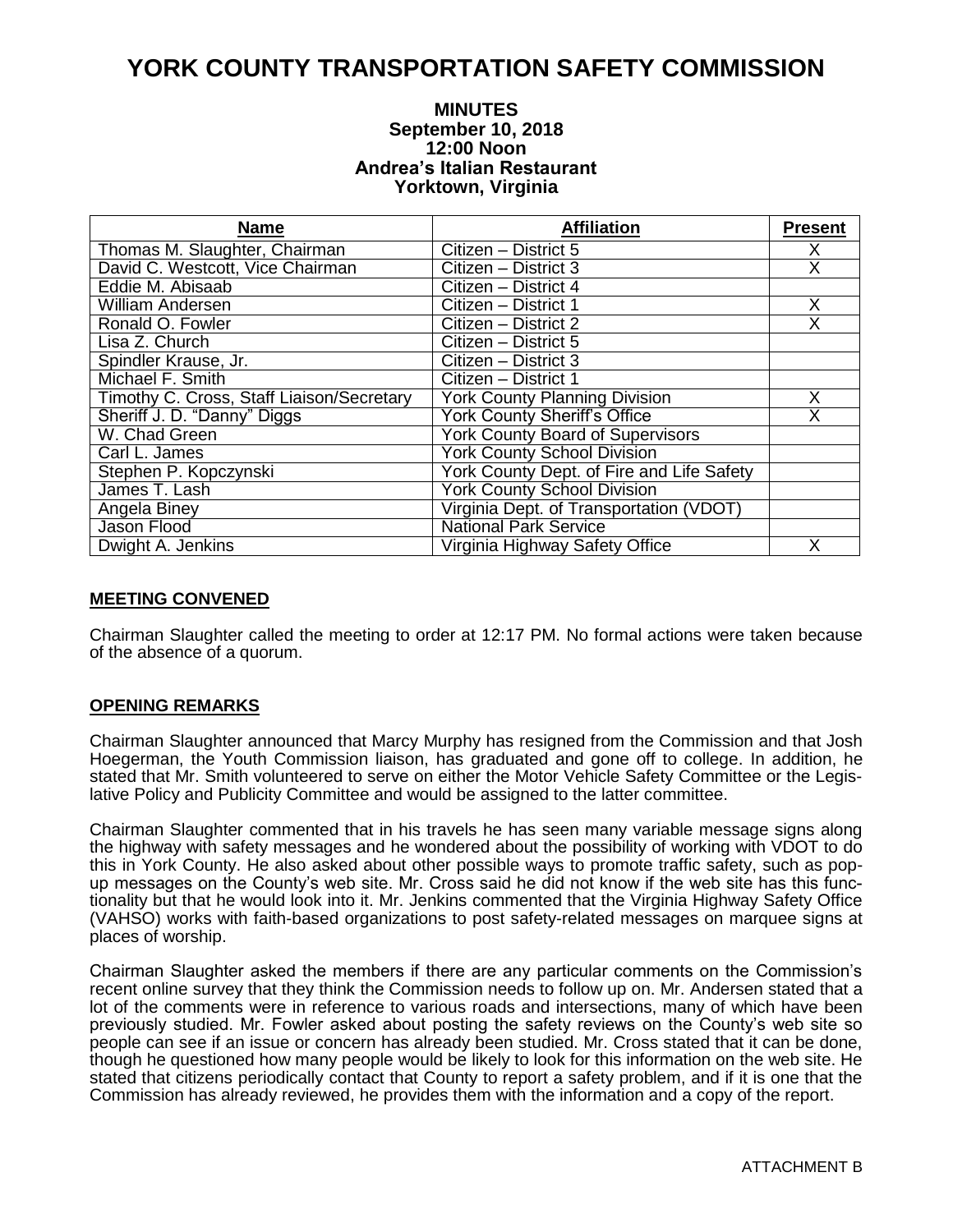York County Transportation Safety Commission September 10, 2018 Page 2

#### **OLD BUSINESS**

Chairman Slaughter stated that VDOT has approved the Commission's recent request to relocate the 45 MPH speed limit sign and the REDUCED SPEED LIMIT AHEAD sign on Goodwin Neck Road in the area of its intersection with Seaford Road in order to provide a uniform 45 MPH speed limit through the intersection in both directions. He referred the members to the study that was conducted by VDOT, which was included in the meeting agenda package.

#### **NEW BUSINESS**

#### July 17, 2018 Presentation

Chairman Slaughter reported that he made a presentation to the Board of Supervisors at its July 17 meeting, which generated a comment from Mr. Shepperd, who represents District 5 on the Board and currently serves as Vice Chairman, suggesting that it might make sense to broaden the scope of the Commission's activities beyond transportation safety. Mr. Fowler commented that this appears to be a trend, noting that it has also been proposed that the mission and purpose of the Community Transportation Advisory Committee (CTAC) on which he serves be expanded beyond the realm of transportation. Chairman Slaughter also noted that a citizen who saw his presentation contacted him for additional information, which Mr. Cross was able to provide.

#### Community Forums

Chairman Slaughter asked for feedback on whether the Commission should hold another community forum. Mr. Fowler responded that he does not think it is necessary to have another forum at this time, noting that he was disappointed by the low turnout at the previous forum. Mr. Westcott agreed that attendance was lower than he had expected.

#### Big Bethel Road Crosswalk

Mr. Cross commented that he had recently met with representatives from Langley Air Force Base (LAFB) and VDOT to discuss the possibility of installing a marked crosswalk across Big Bethel Road from Raptor Boulevard to Chesapeake Inlet Boulevard to enable people to walk safety between the two sections of the Landings at Langley housing complex. He noted that the Commission had reviewed a similar proposal several years ago at the request of a citizen and had decided to monitor the situation once the housing renovation project was completed. He stated that LAFB is pursuing the project at its own expense, with VDOT's assistance and cooperation. Referring to the Big Bethel Road Crosswalk Review conducted by VDOT, which was included in the meeting agenda package, Chairman Slaughter explained that crosswalks can be marked or unmarked and that there is no legal difference between the two. He noted that marked crosswalks have many advantages in terms of safety but can also create a false sense of security for pedestrians who assume that vehicles will stop for them once they enter the crosswalk. He added that the Commission might want to think about other locations in the County where it might want to request VDOT to install a crosswalk.

#### **REPORTS**

Virginia Department of Transportation (VDOT)

There was no report.

#### Virginia Highway Safety Office (VAHSO)

Mr. Jenkins reported that the Sheriff's Office will be applying for grant funds for speed and alcohol enforcement. In addition, he reported that so far this year there have been twenty-four fewer traffic fatalities in Virginia than in the same period last year while the number of pedestrian fatalities has in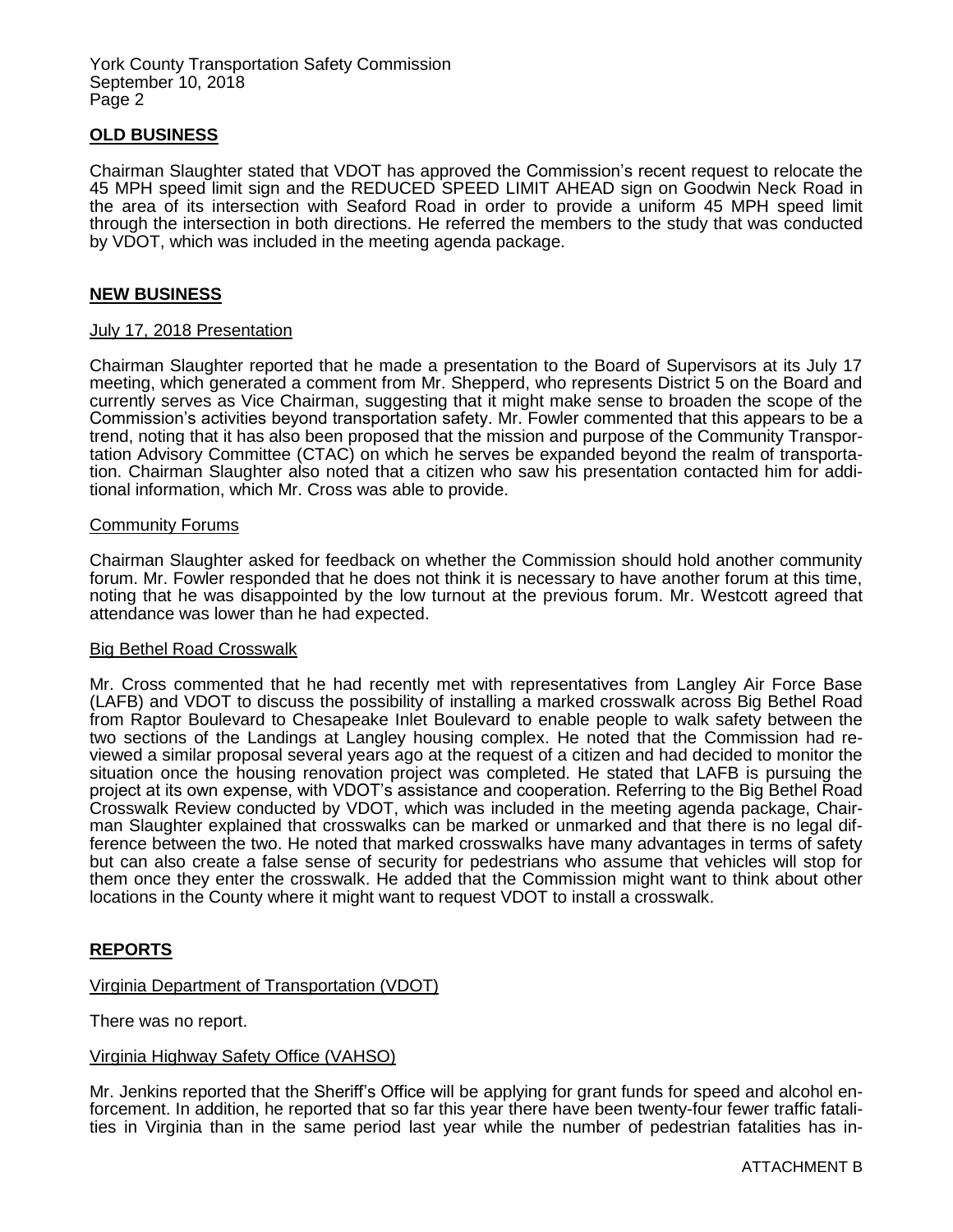York County Transportation Safety Commission September 10, 2018 Page 3

creased by one. He also reported that a pedestrian safety toolkit has been posted on the DMV website and that the statewide seat belt use rate has declined recently.

#### Bicycle and Pedestrian Safety Committee

There was no report.

#### **Legislative Policy and Publicity Committee**

Mr. Westcott reported that he submitted the Commission's legislative proposals to Mr. Cross, who forwarded them on to the County Attorney. He said that if any of these proposals are incorporated by the Board of Supervisors in its Legislative Program, it might be a good idea for members of the Commission to go to Richmond during the next General Assembly session to speak in support of them.

#### Motor Vehicle Safety Committee

Mr. Fowler stated that he and Mr. Andersen had each reviewed some of the roadway safety concerns expressed by citizens in the online survey. He provided handouts and presented his findings regarding the following locations:

- **Route 17/Route 171 Intersection**. Mr. Fowler noted that this intersection has more crashes than any other non-interstate location in the County and is also one of the top ten intersections in terms of the crash rate, defined as the number of accidents per million vehicles entering the intersection. He stated that the intersection appears to be well-designed and well-marked and that the speed limit does not appear to be a problem at this time. He added that he suspects a lot of the crashes in this location are rear-end collisions caused by people trying to speed through the intersection before the signal turns red, and he asked Mr. Cross if the County has a position regarding the photo-monitoring of intersections for red light enforcement. Mr. Cross responded that the Board of Supervisors considered it several years ago but that the cost of the traffic engineering studies required by the Code of Virginia to be conducted before a "Photo Red" program can be implemented proved to be prohibitively high.
- **Allens Mill Road**. Mr. Fowler noted that this road generated the most comments from citizens who responded to the survey. He stated that it is a narrow, curvy road with no shoulders and a speed limit of 30 MPH, which is posted at both ends of the road. He recommended that edge lines be painted along both sides of the road and that the double center stripes be repainted. In addition, he noted one area where shrubbery is partially blocking a sign and needs to be cut back. Chairman Slaughter added that a lot of bicyclists ride on this road because the only alternate route is Route 17.

Mr. Andersen continued with the report, presenting his findings regarding the various areas that he had reviewed:

- **Hampton Highway/Yorktown Road/Theatre Road intersection**. Mr. Andersen commented on the unusual configuration of the intersection, which has a high crash rate. He stated that Hampton Highway splits north of the intersection, with the right lane serving as an exit onto Route 17, and he suggested that additional road markings or overhead lane signage might help to prevent people from making a last minute lane change. Chairman Slaughter stated that he has driven through this intersection for many years and has never understood why it has a high crash rate. He stated that prior to the widening of Route 17, vehicles waiting to merge onto northbound Route 17 in the peak hour used to cause traffic to back up all the way through and beyond this intersection and that the widening should alleviate this problem since traffic is no longer required to merge.
- **Kiln Creek Parkway**. Mr. Andersen stated that a concern had been expressed about the speed limit on this road but that he drove it comfortably at the posted speed limit of 35 MPH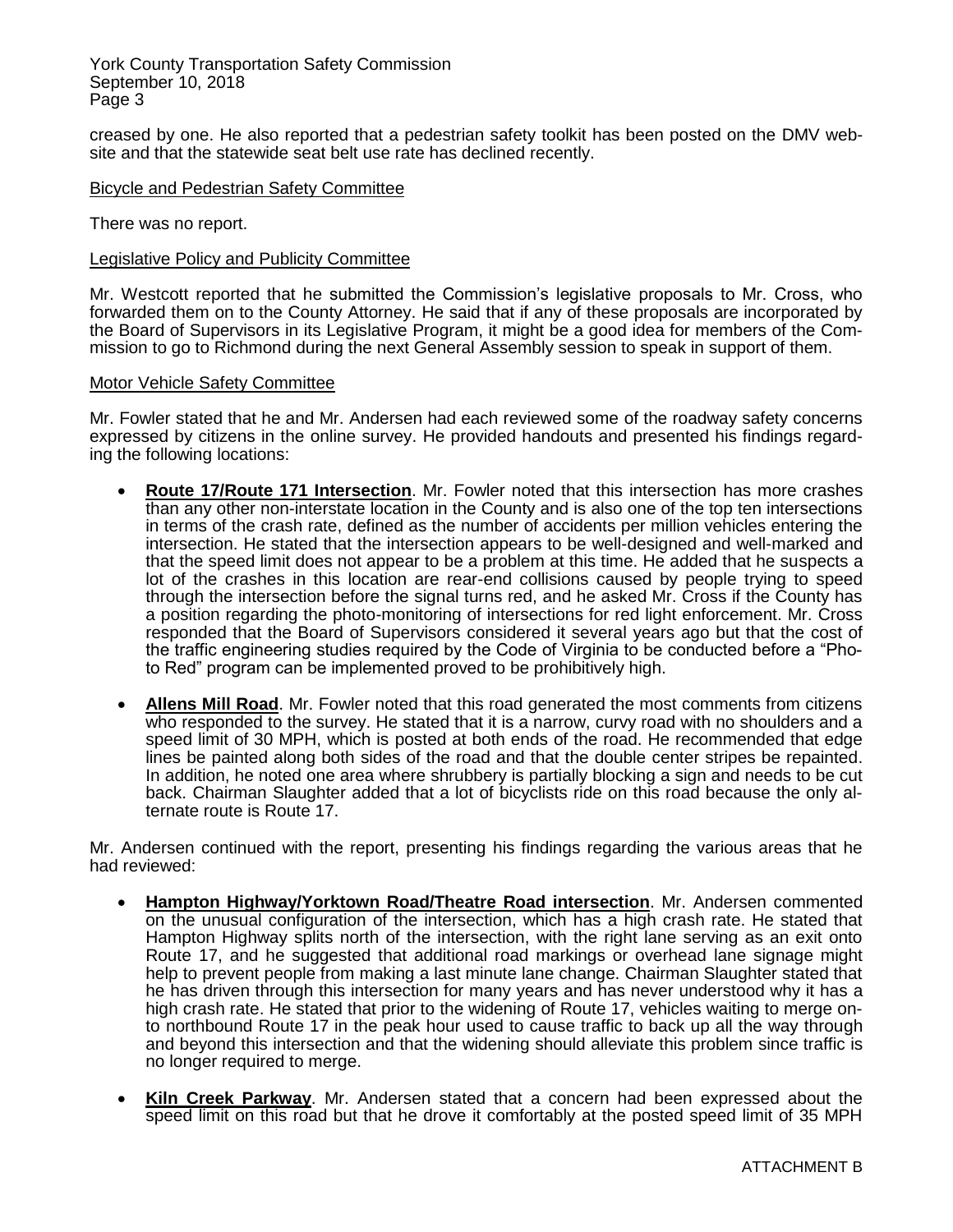York County Transportation Safety Commission September 10, 2018 Page 4

> and that he did not see a need to reduce it. He added that it might be good to have a marked crosswalk at the entrance to Kiln Creek Park so people can safely cross Kiln Creek Parkway on foot to access the park. Mr. Cross commented that staff from the County, the City of Newport News, and VDOT had met with representatives from Kiln Creek to discuss pedestrian safety issues and that a study is being prepared that will include recommendations for walkways and crosswalks. He also noted that Mr. Andersen's findings regarding the speed limit are consistent with a recent VDOT speed study of this road, which determined that the existing speed limit is appropriate.

- **Battle Road**. Mr. Andersen stated that one of the survey comments recommended a reduction in the speed limit on Battle Road but that he sees no need to reduce the speed limit, noting that its short length makes it difficult for drivers to accelerate very much.
- **Old York-Hampton Highway**. Mr. Andersen stated that there does not appear to be a need to reduce the speed limit. Sheriff Diggs and Mr. Cross agreed, noting that if anything, the speed limit is too low, at least along the northern segment. Mr. Cross explained that years ago when Old York-Hampton Highway was widened, the County and VDOT agreed to set the speed limit at 35 MPH in response to concerns expressed by residents along the road who felt that once it was widened, Old York-Hampton Highway would become a high-speed cut-through route.
- **Cook Road**. Mr. Andersen stated that a previous VDOT speed study has already determined that the existing speed limit is appropriate and that he did not see a need to change it. He also stated that a study could be conducted to determine whether or not a left turn lane at the entrance to York High School is warranted but that he did not see why a turn lane would be needed at this school and not at other schools in the County. He added that a turn lane, if constructed, would have to be long enough to accommodate school buses. Sheriff Diggs noted that SCHOOL ZONE signs with a reduced speed limit and flashing lights have recently been installed on Cook Road, which should improve safety.
- **Denbigh Boulevard at RIP's convenience store**. Mr. Andersen stated that a citizen had recommended a left turn lane on eastbound Denbigh Boulevard to improve traffic flow by removing turning vehicles from the through lane. He stated that based on his observation, there appears to be enough paved surface to accommodate the striping of a left turn lane with no additional paving. Chairman Slaughter asked Mr. Cross if there will be improvements to this area of Denbigh Boulevard in connection with the Huntington Pointe development under construction on Newport News just beyond the RIP's store. Mr. Cross responded that he believes the Huntington Pointe developer will be making improvements to this segment of Denbigh Boulevard but that he would check on it.

Mr. Andersen added that VDOT has a very helpful online mapping tool on its website that enables citizens to report dangerous road conditions on any VDOT-maintained road.

Chairman Slaughter reminded everyone that the Commission's next meeting will be December 10.

#### **ADJOURNMENT**

There being no further business to discuss, the meeting was adjourned at 1:46 p.m.

\_\_\_\_\_\_\_\_\_\_\_\_\_\_\_\_\_\_\_\_ Timothy C. Cross Staff Liaison/Secretary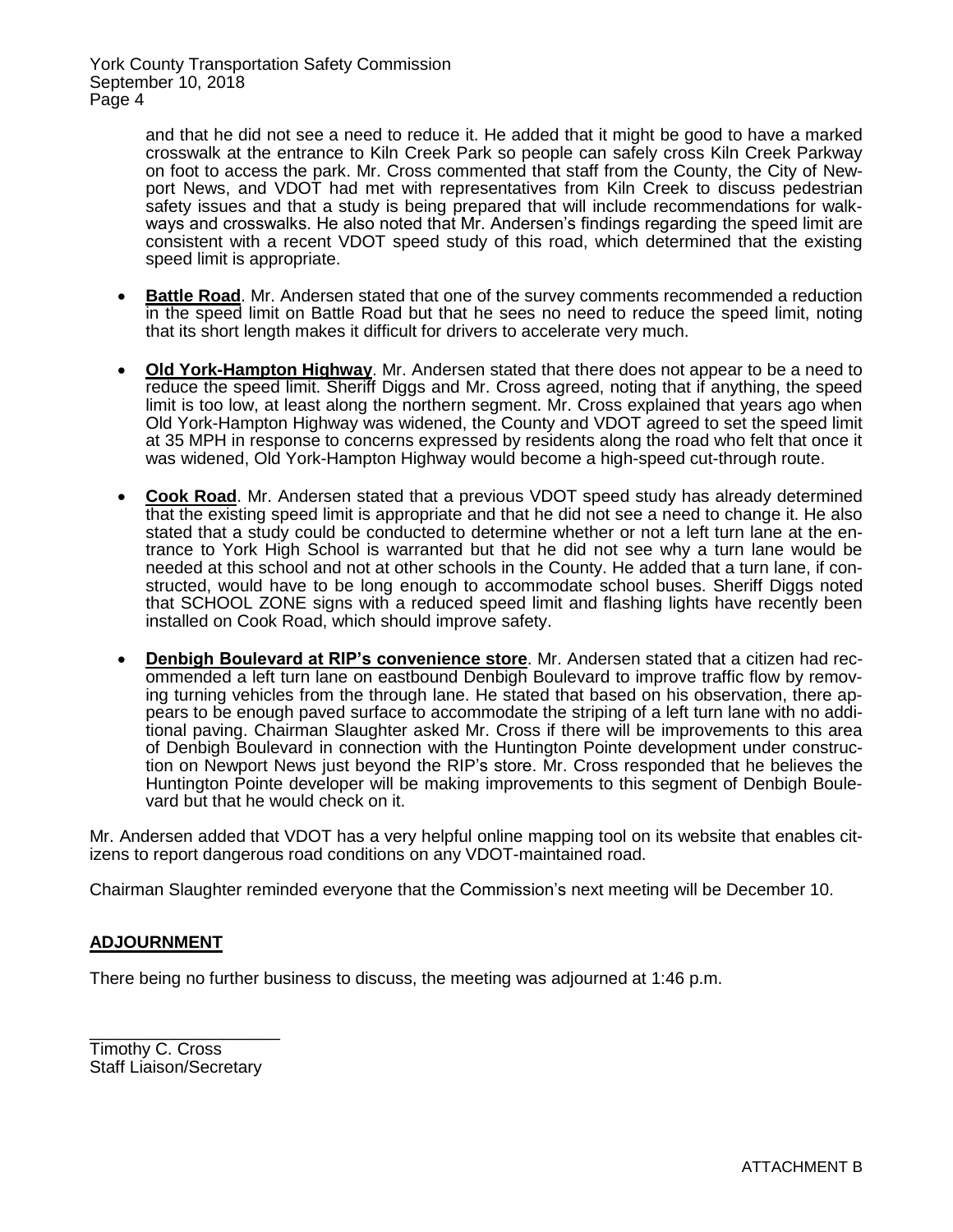# YORK COUNTY WETLANDS BOARD **Minutes of November 8, 2018 Multi-Purpose Room in Public Works Building** 105 Service Drive, Yorktown, Virginia 23692

At a meeting of the York County Wetlands Board held on Thursday, November 8, 2018 at 6:00 p.m. in the Multi-Purpose Room of the Public Works Administration Building located at 105 Service Drive. Yorktown. Virginia, those present were:

| <b>Board Members:</b> | Eric Ancarrow, Chair                                                                                          |  |
|-----------------------|---------------------------------------------------------------------------------------------------------------|--|
|                       | Jeff Frye                                                                                                     |  |
|                       | Diane Short                                                                                                   |  |
|                       | Noel West                                                                                                     |  |
|                       | Jan Briede'                                                                                                   |  |
| Staff:                | Anna Drake, Stormwater Engineer II<br>Joseph Brogan, Chief of Stormwater Programs<br>Allison Norris-Lay, VMRC |  |

The meeting was called to order at  $6:00$  p.m. by Mr. Ancarrow, Chair.

# **APPROVAL OF THE MINUTES**

Minutes for the May and October public hearings were approved.

# **WETLANDS APPLICATIONS**

The order of the applications was switched at the suggestion of the Chair. Application 18-47 was heard first.

Application 18-47, VMRC 18-1546, for Willalfredo and Dana Torres (Applicant) and  $\bullet$ Min Kyung and Nak Won Lee (Property Owners): Request to construct a 60-foot by 10-foot breakwater along the shoreline of the Chesapeake Bay at 501 York Point Road.

Anna Drake did not do a complete presentation of the proposed project application because the application was missing the signature of the property owner. Additionally, Staff was waiting on a VIMS report. Ms. Drake stated a neighbor had written a protest letter.

The Chair opened the public hearing. Dana Torres, the applicant and property owner of 101 York Point Drive, discussed the application with the Board. The Board stated they needed the signature of the property owners and the VIMS report to make a decision on this application.

The Chair closed the public hearing and opened deliberations.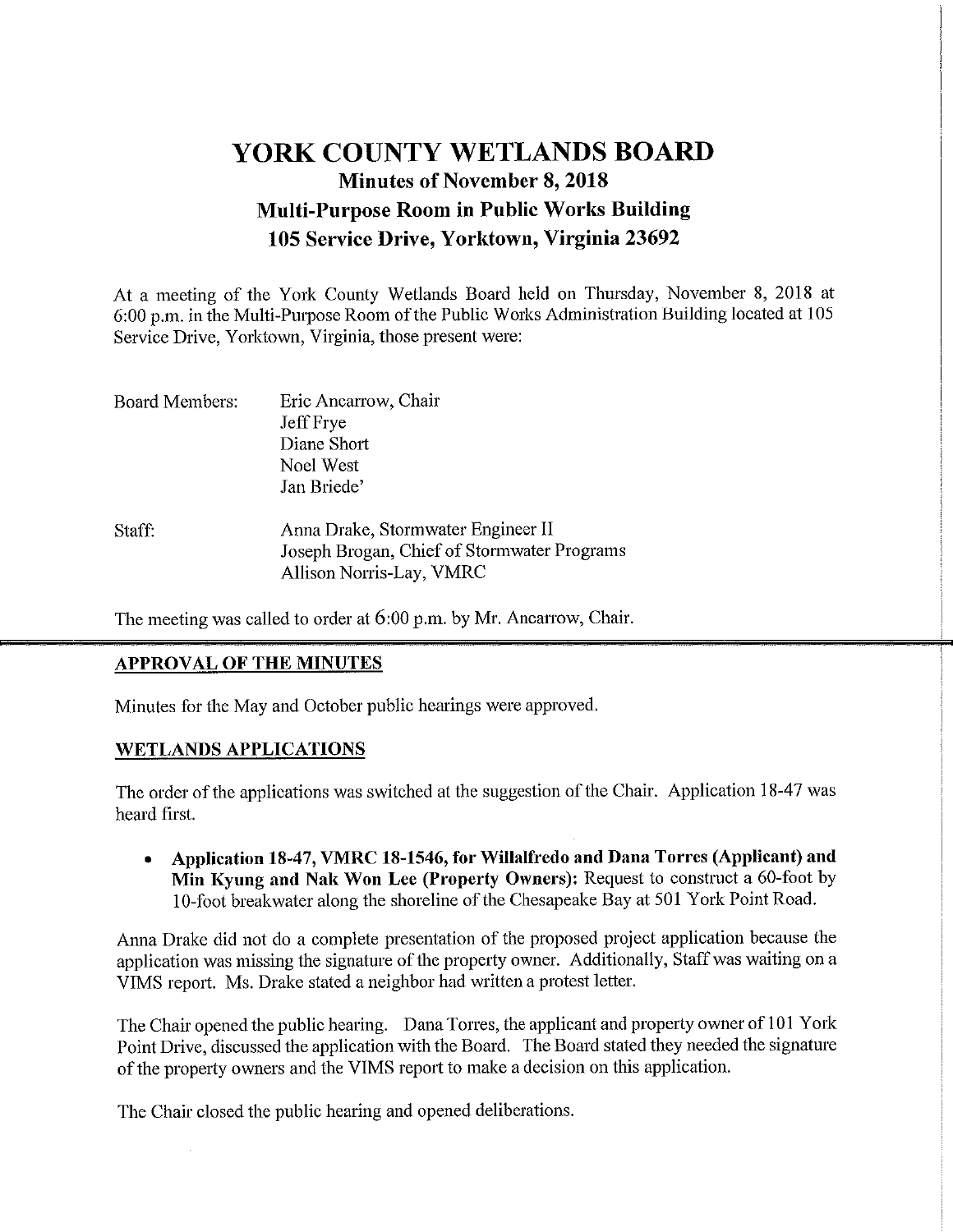Mr. Ancarrow, the Chair moved to find the application incomplete and to defer consideration of the application to Thursday, December 13, 2018 at 6:00 pm. He stated the meeting would take place in the Multi-Purpose Room of the Public Works Administration Building at 105 Service Lane. The motion was approved by consensus.

Application 18-43, VMRC 18-1455, for Chris Davis (Agent) and Jim Brewer, Allen Bradshaw, and Jeff Wassmer (Property Owners): Request to install 259-feet of one and two-foot tall ReadyReef concrete structures, place 28 cubic vards of sandy backfill, place two coir logs perpendicular to the shore, eradicate phragmities and sprig with tidal wetlands vegetation to provide shoreline erosion control along the shoreline of Chisman Creek at 829, 831 and 833 Railway Road

Anna Drake presented the application, property maps, photographs, impacts, plans and revised drawings. She stated the application request is for a living shoreline which is self-mitigating.

The Chair opened the public hearing. Chris Davis spoke on behalf of the application and explained to the Board why he had designed the project as presented.

The Chair closed the public hearing and opened deliberations. Mr. Ancarrow stated he was not a fan of Ready Reef and supported more traditional construction; however, he would go along with the will of the Board.

Ms. Short moved to approve the application with the revised drawings and information with the added condition that the site be visited annually for two years.

The application was approved as moved on the following roll call:

| Noel West     | Yes |
|---------------|-----|
| Jan Briede    | Yes |
| Jeff Frye     | Yes |
| Diane Short   | Yes |
| Eric Ancarrow | Yes |

Anna Drake informed the property owner that the permit could be picked up and signed after the required 10-day appeal period.

# **EXTENSIONS AND FINALS**

**Permit 14-19 for Noel Counts:** The permit to repair 155-feet of bulkhead, top-dress 105-feet of riprap revetment and construct two 10-foot riprap returns along the shoreline of the York River at 1500 Dandy Loop Road was given a one-year extension to allow for the construction of the splash apron.